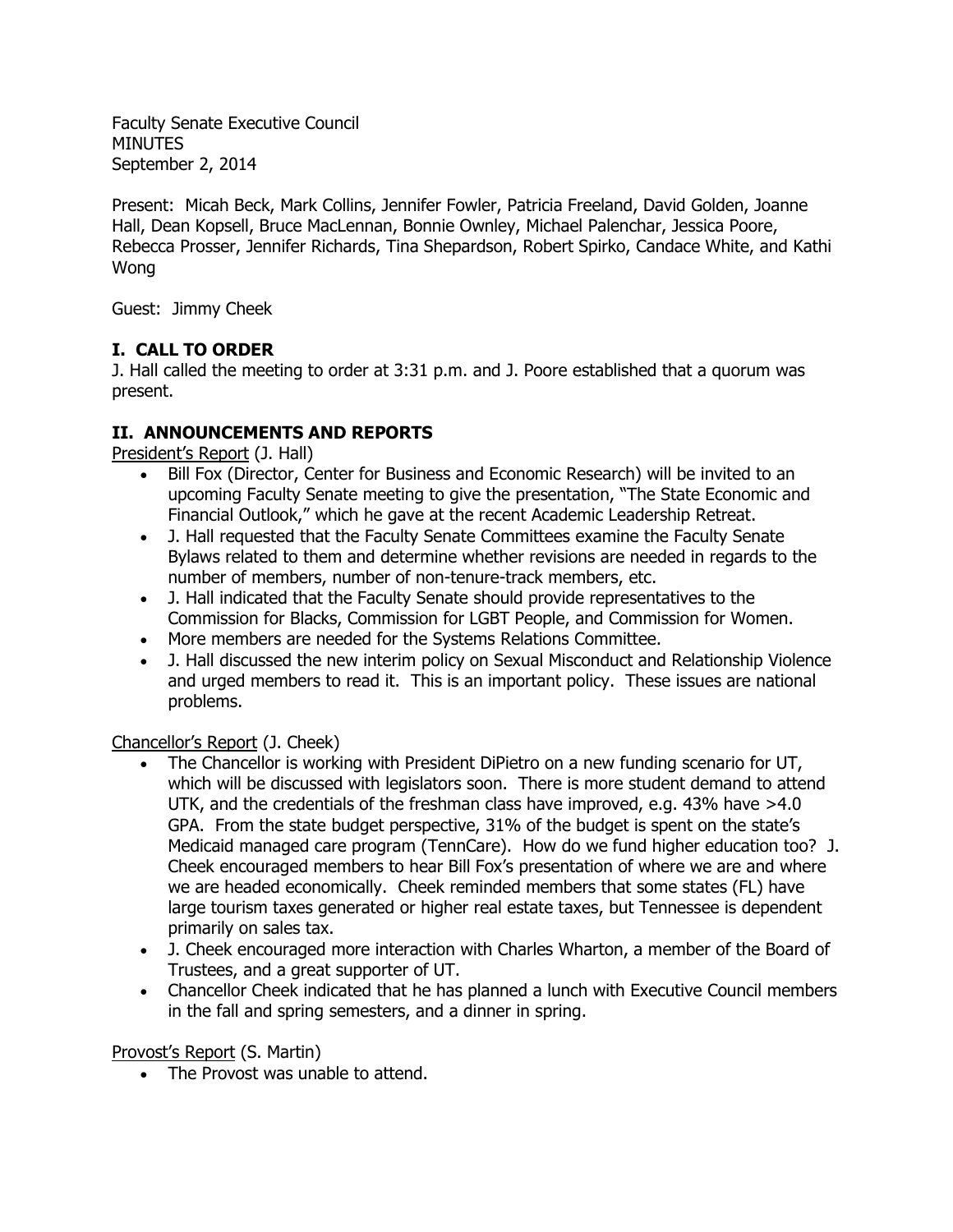## **III. CONSENT AGENDA ITEMS**

Items for Approval by Unanimous Consent (J. Hall).

- 1. Minutes of the Executive Council Meeting of April 23, 2014 [\(http://senate-utk](http://senate-utk-edu.wpengine.netdna-cdn.com/wp-content/blogs.dir/2/files/2013/08/Exec.-Minutes-April-2014.pdf)[edu.wpengine.netdna-cdn.com/wp-content/blogs.dir/2/files/2013/08/Exec.-Minutes-](http://senate-utk-edu.wpengine.netdna-cdn.com/wp-content/blogs.dir/2/files/2013/08/Exec.-Minutes-April-2014.pdf)[April-2014.pdf\)](http://senate-utk-edu.wpengine.netdna-cdn.com/wp-content/blogs.dir/2/files/2013/08/Exec.-Minutes-April-2014.pdf).
- 2. Approve representative appointments to the Emergency Management Committee (Polly McArthur), Technology Advisory Board (Tese Stephens), Council for Diversity and Interculturalism (Brian Ambroziak), and Tennessee University Faculty Senates (Martin Griffin).
- 3. Approval of Undergraduate Curriculum Council Minutes of April 8, 2014.
- 4. Resolution for a bylaws change regarding attendance of the Student Government Association (SGA) president at Senate meetings.

D. Golden made a motion for consent of these items, and Jennifer Fowler seconded the motion. The motion was approved.

# **IV. UNFINISHED BUSINESS**

Changes to Faculty Senate By-laws for Information/Communications Officer, and Update on Communication (C. White, R. Spirko).

R. Spirko presented specific changes in 'Article IV. Section 5. Information Officer' of the Bylaws. The primary changes were: change of the title from Information Officer to Communications Officer, and elimination of three duties: manage disseminating information, maintaining Faculty Senate archives, and serving as editor for the Faculty Senate Newsletter. J. Hall identified additional minor clerical changes that were needed in the "As it would read" explanation section of the draft proposal and offered the changes as a friendly amendment. R. Spirko explained that the plan is to develop short bullet items on important Faculty Senate issues that can be distributed to all faculty interested in receiving this information. C. White pointed out that "Faculty Senate Newsletter" is removed from the Bylaws so that specific forms of communication are not emphasized in order to take advantage of new and developing communication forms.

## Teaching and Learning Council (TLC) Issue with Changing Calendar for Chancellor's Awards (J. Richards)

J. Richards stated that a change is needed in the calendar for the Chancellor's Awards that are determined by the Teaching and Learning Council. If someone teaches only in the spring semester, they are not in the timeline for selection for this award because they miss the observation period that occurs in the fall semester. An option for submission of a videotaped lecture was discussed. D. Golden asked whether the TLC could evaluate teaching criteria in both fall and spring semesters. One option would be to allow nominees to defer nomination for two (2) years so that there will be time to evaluate everyone. C. White asked whether this was a significant problem for the Council. J. Richards replied that it was not a big problem yet, but it could be in the future because large numbers of nominations are being received. Richards indicated that only a small number of faculty are impacted at this point. M. Palenchar asked whether it would be fair to assess nominations received in a given year against nominations for the following year. J. Richards stated that they receive nominations for highly qualified faculty and there is not much variability from year to year in teaching quality.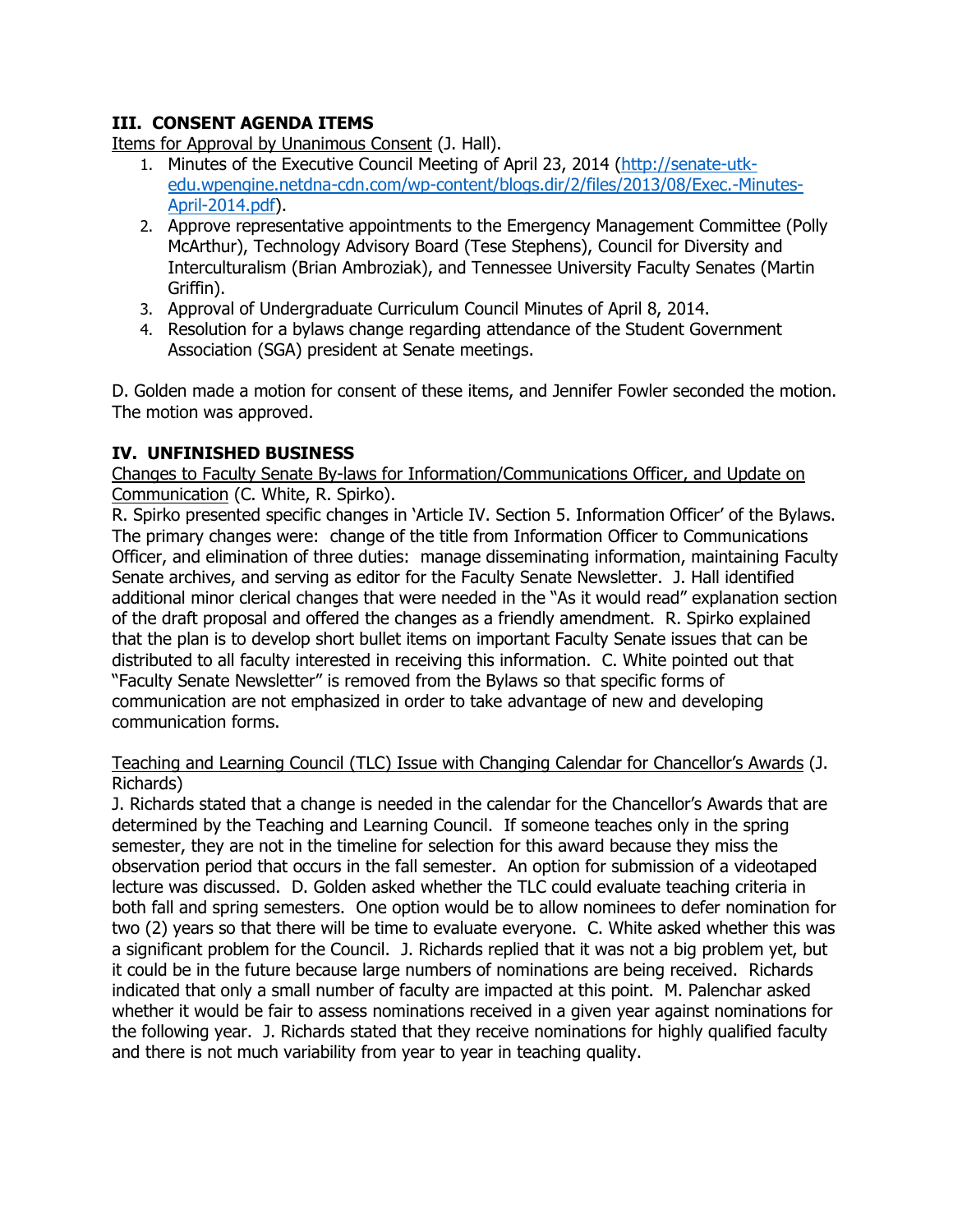#### **V. Reports of Special Committees**

There were no reports from special committees.

#### **VI. Reports of Standing Committees**

Appeals Committee (R. Prosser) No report was available.

Athletics Committee (D. Kopsell) No report was available, but D. Kopsell has sent out an agenda to members.

#### Benefits and Professional Development Committee (M. Beck)

M. Beck asked whether there should be two committees, one for Benefits and one for Professional Development. D. Golden and C. White indicated that the two committees were merged in 2009. The Committee has had a discussion on partner benefits, with a focus on what remains to be done. They are also examining the issue of whether non-tenure-track faculty (NTT) are being given appropriate opportunities for professional development. They will also be looking at how the new retirement benefits policies are affecting new employees.

#### Budget and Planning Committee (J. Bailey)

J. Bailey indicated that recent activities of the Committee have not adhered to the Faculty Handbook. According to the Handbook, the Committee is supposed to have input into the budget and planning process. Members feel that one-way communication has developed and that they are being told about budget and planning decisions after they have occurred.

Nominations and Appointments Committee (B. MacLennan) No report was available.

#### Faculty Affairs Committee (J. Fowler)

One more member is needed to meet the nine members prescribed in the Faculty Senate Bylaws. The Committee goals include: 1) revise the by-law related to communications officer; 2) revote on SGA ex-officio membership to give ample time (28 days) for review of the first reading; 3) examine David Patterson's proposal to include outreach and engagement activities for tenure and promotion; 4) explore addition of NTT faculty titles for those with primary Extension responsibilities and appropriate faculty credentials. They will discuss this item with Tim Cross, Dean of UT Extension; and 5) review the new policy on sexual misconduct and relationship violence.

Graduate Council (P. Freeland) No report was available.

#### Library and Information Technology Committee (K. Wong)

K. Wong was unable to attend the meeting but R. Spirko summarized it. He indicated that the Committee wanted to make certain that any instructor could walk into a classroom and technology will be available to them. He also mentioned that the university is rolling out an agreement with Google so that UT personnel will have access to their Google apps. Questions about privacy and sharing of Google documents were raised and discussed.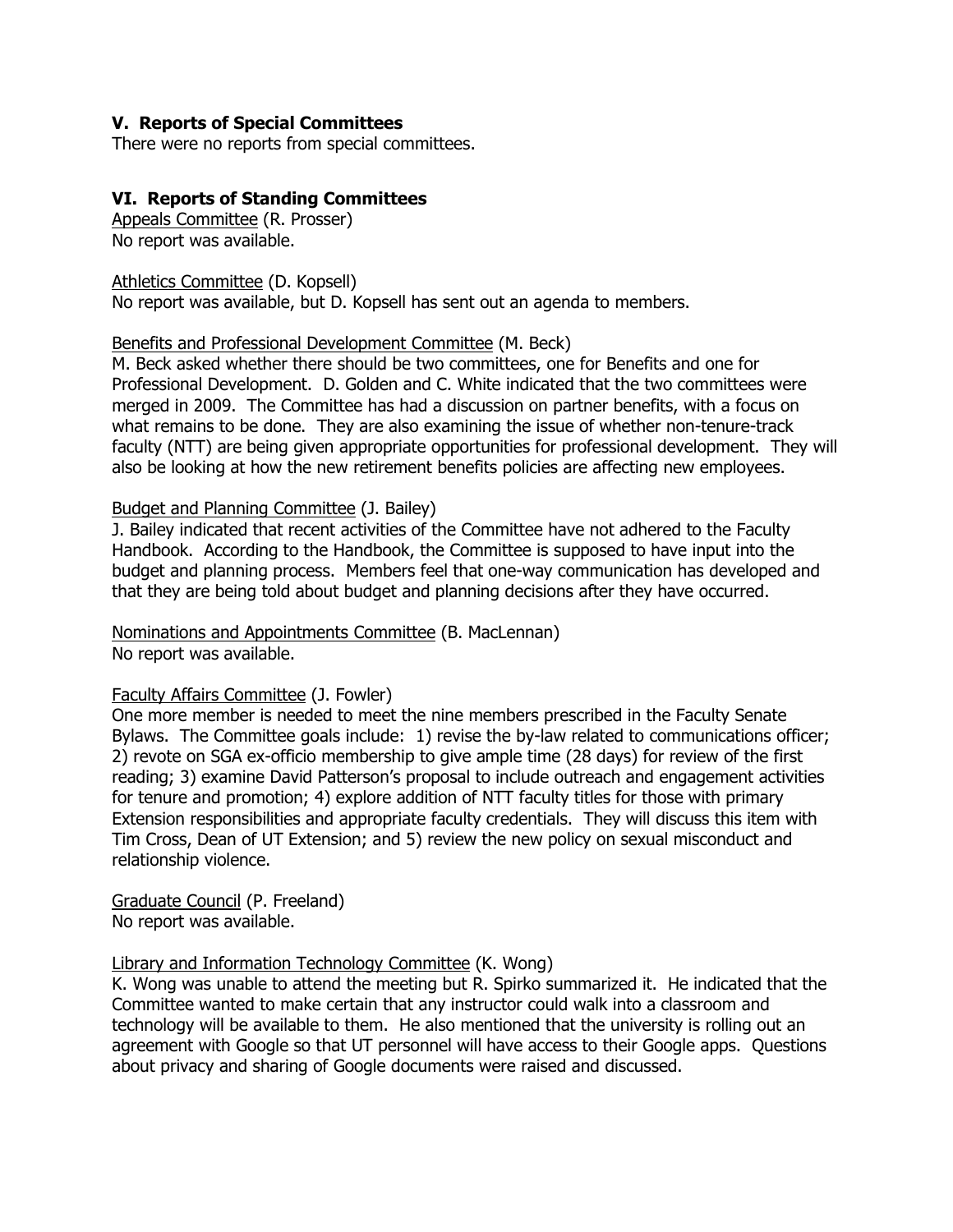#### Non-Tenure-Track Issues Committee (M. Collins)

Members include NTT research, NTT clinical, and NTT teaching faculty. The Committee is looking at professional development opportunities for NTT compared with those available for tenure-track faculty.

### Research Council (T. Shepardson)

T. Shepardson indicated that unfinished business from last year included bylaws changes related to the Council. They are also going to meet with new persons in the Office of Research and Engagement. They will also have discussions on data collection within UT and Industry funded research.

### Teaching and Learning Council (J. Richards)

The Council will be making changes in language regarding awards for professional advisors. They will also be discussing changes in the SAIS program based on what the Provost's Office would like to see.

## Undergraduate Council (M. Palenchar)

The Council will be meeting next week, and working on new initiatives. Molly Sullivan is the new contact for curriculum issues. Council members have been moved around on subcommittees so that they will have different experiences.

### University Systems Relations Committee (C. White)

J. Hall said that additional Senate members are needed for this committee. Members will liaison with the UT system and UT Health Sciences. The issue of branding for UTK versus the UT system will be discussed. The new funding model, which J. Cheek mentioned, will also be discussed.

C. White raised the issue of including the SGA president as an ex-officio member of Faculty Senate. There was discussion on whether a student could bring an issue before the Senate. J. Poore indicated that based on by-laws, only Faculty Senate members could bring forth issues for discussion.

## **VII. NEW BUSINESS**

Tennessee University Faculty Senates (J. Hall) TUFS will be looking at current policies on guns on campus and Sex Week.

Interim Policy on Sexual Misconduct and Relationship Violence (J. Hall)

J. Hall reiterated that the new policy is an important document. J. Fowler indicated that a task force has been formed to review/revise the new policy, but she did not know who was on the task force.

### Suggestions for Speakers for the Executive Council and Senate Meetings to Advance Initiatives (J. Hall)

J. Hall indicated that suggestions for speakers for Senate meetings are needed. K. Wong stated that she would like to know if students who take advantage of free 2-yr tuition at community colleges are prepared to enter UT during their junior year. J. Hall responded that Provost Martin could address that issue. Although there is concern about their academic preparations, UT also wants to make the pipeline between 2-year schools and UT as easy as possible. B.